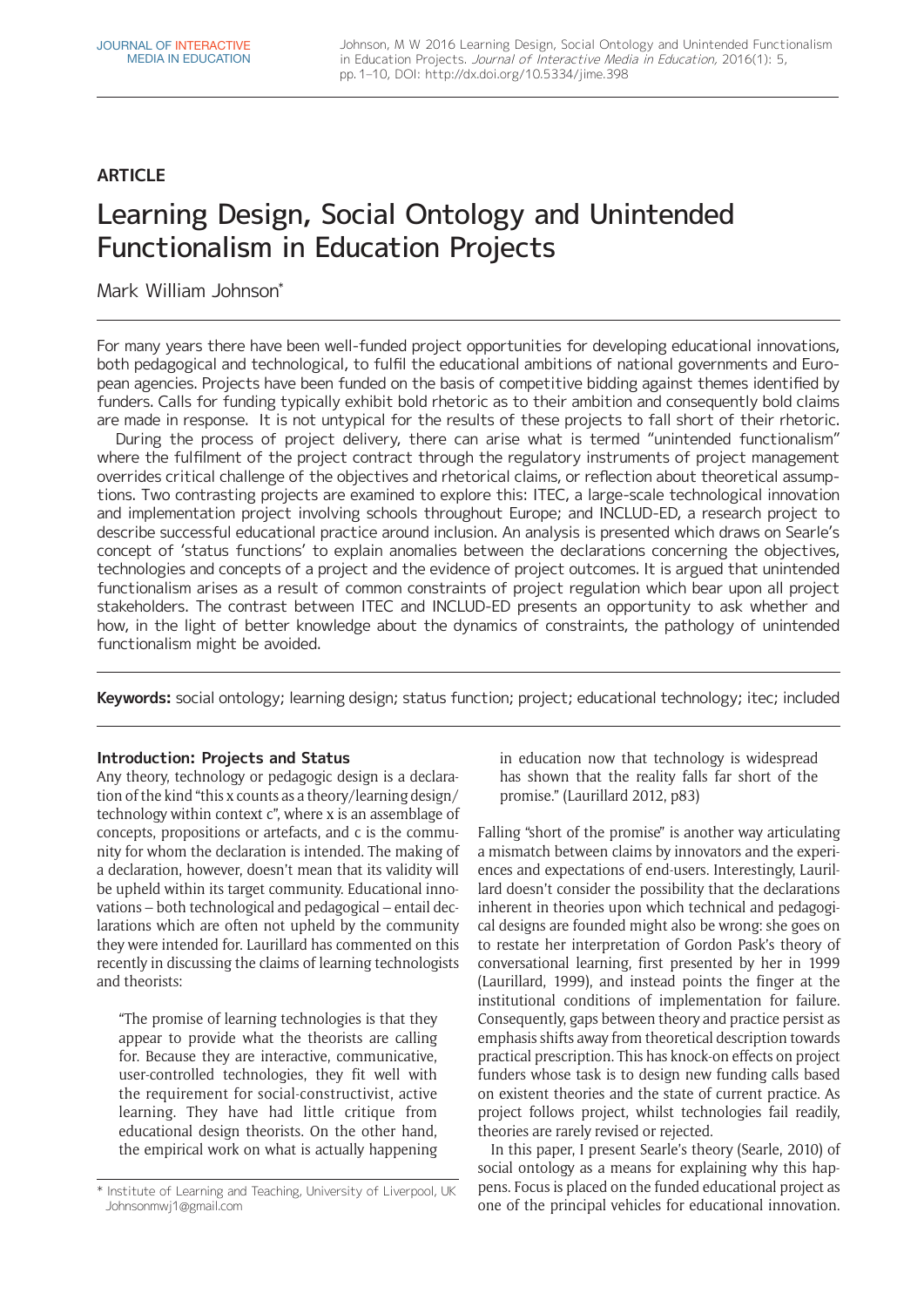Projects establish new declarations about new technologies, pedagogies or learning designs. To understand the root causes for the disappointment that Laurillard articulates, it is important to understand the inner dynamics of the educational project, and what happens to the declarations about their technologies, theories, aims and objectives. I present a study of two contrasting projects:

- 1. ITEC a large-scale technological innovation project involving schools throughout Europe for which a technological infrastructure was created and, ultimately, largely ignored.
- 2. INCLUD-ED a research project aimed at describing and amplifying "Successful Educational Actions" to enhance inclusion in education through the use of a "communicative methodology". INCLUD-ED is one of a few EU projects recognised as "successful" (Net4Society, n.d.)

Using Searle's theory, the declarations about theories, practices and technologies can be studied in the context of the different stakeholder groups within which they are made. The analysis suggests that coordinated action between different stakeholder groups occurs when there are identifiable shared constraints between different groups. The projects differ in the ways different groups share constraints, but in the case of both projects, the fundamental domain of shared constraint is the demand to acquiesce with the regulatory instruments of the project funder. To different degrees in each case, this gives rise to what is identified as "unintended functionalism" which at best acts as a barrier to theoretical critique, and at worst encourages defence of indefensible propositions. Behind this problem lie concerns in the way that project proposals and plans are accepted by funders, where plans themselves are also status function declarations. What emerges is a complex picture of interacting constraints whose dynamics present both a challenge and an opportunity to develop better ways of engaging with educational innovation.

#### **Searle's 'Status functions' and Social Ontology**

Searle introduces his concept of 'status function' as a way of accounting for those aspects of social reality which exist through human action, which he terms 'ontological subjectivity' (2010). Beyond material facts of physics (Searle calls this 'ontological objectivity'), private sensations like itches ('epistemic subjectivity'), or social facts like dates of battles, births or deaths ('epistemic objectivity'), Searle argues that most of the social world is constituted by declarations of 'status function' – a particular kind of speech act made within a community who uphold it through their 'collective intentionality'. Declarations are made by a social entity (a King, Government or a corporation) with sufficient authority (what Searle calls 'deontic power') to make an utterance of the form "X counts as Y in C" (e.g. "This paper counts as money in country c"). In arguing that the entities of the social world, (institutions, technologies, monarchies, etc.) are all manifested as status function declarations held together through the 'collective

intentionality' of communities, Searle goes beyond his earlier work on speech acts (1969), acknowledging a social reality which he previously appeared to ignore. In education, real things like textbooks, teachers, universities, degrees, timetables, curricula, league tables and learning technologies also can be seen to be status function declarations, and understanding this invites the study of how declarations are made, and under what conditions they are upheld.

Searle's idea has far-reaching consequences, enabling him to consider not only the reality of objects and institutions, but human rights, armed forces, nation states, gender identity and so on. Here I concentrate on status function declarations made about educational technology and pedagogical approaches. The power to make such declarations rests variously with technical designers, pedagogical designers, project teams, occasionally teachers, and often managers. Many status function declarations about technologies or pedagogies – particularly within projects – fail to establish themselves in the communities for which they are intended. Consequently, the technology cannot be sustained. Occasionally, a status function declaration is made such that the deontic power behind it is sufficient for the gradual emergence of broad social agreement that the status function is indeed valid (which is the case now for mobile phones, email and social software).

Any new status function is made in the context of many other established status functions within a society, institution or other social group. Typically technologies aim to disrupt established rituals of practice involving other kinds of object, practice and institutional structure. Additionally, every status function, as well as being a statement about what is what in context C, is also a statement about what is not what: status functions are both positive in affirming an object, and negative in declaring a constraint.

Given that status functions declare constraints, it would not be surprising to see different status functions competing with each other, or contradicting each other, each being the others' constraint. Technological status functions produce patterns of mutual constraint through implicit rights, duties and obligations inherent in their usage. The assertion, usually by technology corporations, of the status of objects such as software demands the acquiescence of users, whose emerging ritualised patterns of practice induce fears in breaking rituals which further entails the use of the tools about which the status functions are made. In social life, the status functions that each of us lives with comprise highly complex webs of mutual constraint: the declaration of a new status function in a preexisting web of status functions can exacerbate tensions between those constraints. It is the inability to counteract the forces prevalent among existing status functions that most technologies fail. To say there is "nothing in it for me to use technology x" is to say that existing commitments demand the maintenance of practices which would be unnecessarily disrupted by a new technology. However, in order to understand how it is that some status functions actually do succeed in transforming the constraints that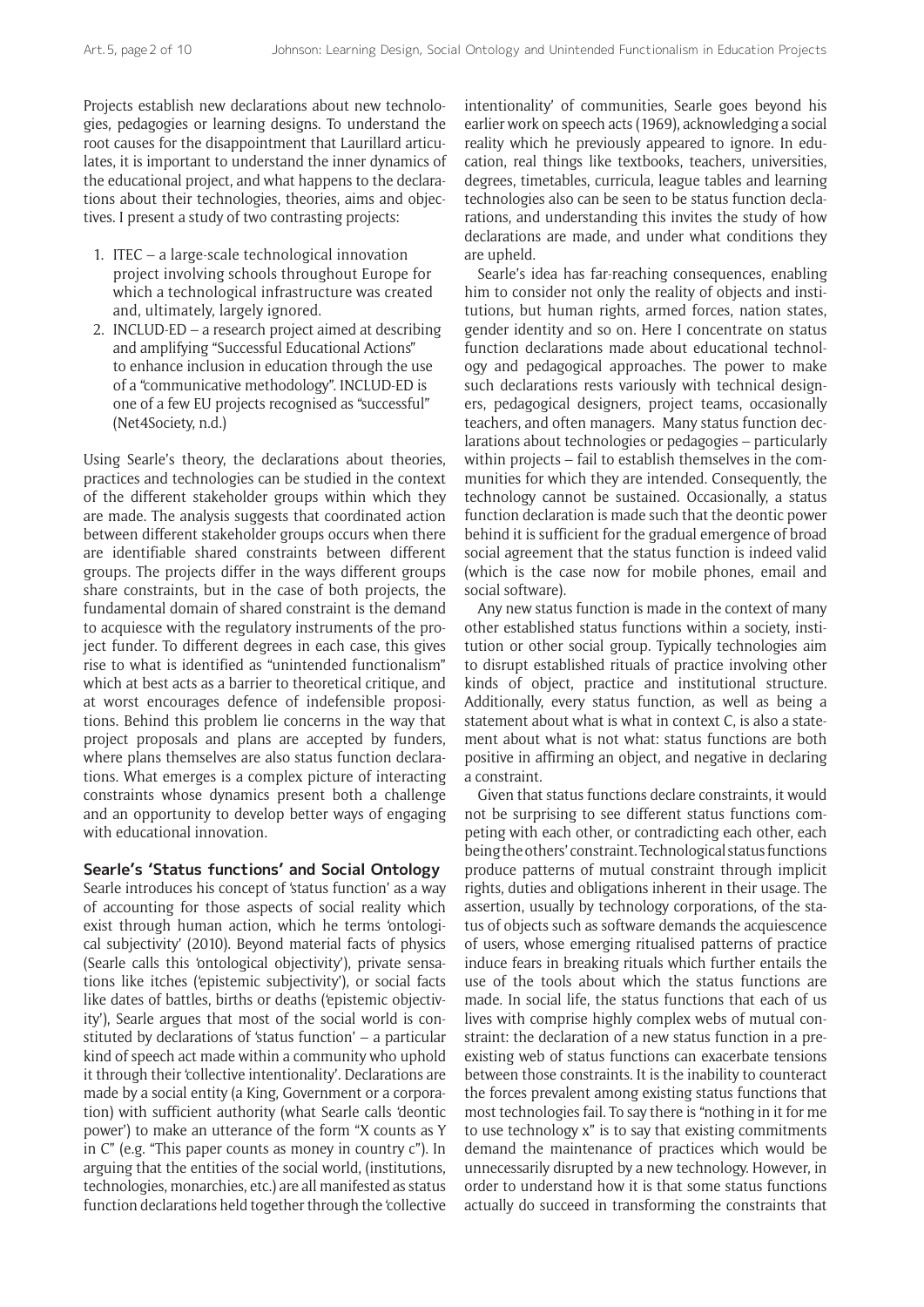people live within, it is important to understand the forces that keep constraints mutually dependent, or break them apart. In a project, the dynamics of constraint between different stakeholders can be understood by comparing the status function declarations that are made and the evidence of practice that emerges as a result of the attempt to establish new technologies or practices.

#### **Case Study 1: The ITEC Project**

The ITEC project set out to establish an ambitious technological infrastructure which would support both the execution and coordination of innovative pedagogy using technology. Aiming to bring technological and pedagogical innovations closer to-hand for teachers across Europe, ITEC has sought to transform the context of teaching and learning in the hope that the agency of teachers will follow. Inspired both by the discourse on Learning Design (Koper, 2004; Laurillard, 2012) and by thinking about new opportunities for personalisation of learning through initiatives like the Personal Learning Environment (Johnson and Liber, 2008), ITEC's vision encompassed greater personalisation and technological control by learners, coordinated with an infrastructure which would facilitate large-scale piloting and evaluation of educational 'scenarios'. Whilst it has raised awareness of technology across Europe, allowing many teachers to experiment with different kinds of pedagogy (particularly inquiry-based, classroom flipping, etc), measured against its ambition to create a sustainable technological infrastructure to support 'the classroom of the future', ITEC (like so many other projects before it) has largely failed.

The focus here is on comparing the ITEC vision of "transformed teaching and learning" with its reality, investigating and explaining the difference between hypothesised social transformation and actual events. It is argued that phenomena which emerge in projects like ITEC are of significance for any attempt to intervene with new pedagogical schemata, tools for encouraging pedagogical design, attempts to analytically determine learning needs, or attempts to reproduce formal education using technology.

#### **Case Study 2: The INCLUD-ED Project**

The ambitions of the INCLUD-ED project are, in a broad sense, very similar to ITEC. INCLUD-ED states:

"In today's knowledge society, education can serve as a powerful resource to achieve the European goal of social cohesion. However, at present, most school systems are failing as shown by the fact that many European citizens, and their communities, are being excluded, both educational and social, from the benefits that should be available to all."

INCLUD-ED involves a descriptive approach to studying educational interventions, with its focus on identifying what it calls "Successful Educational Actions" and "Integrative Successful Actions". Its methodology seeks to identify those actions for which evidence indicates similar beneficial results across different contexts. In identifying different outcomes in different contexts, INCLUD-ED has been unified by a single methodological approach based on dialogue. Arguing that traditional research techniques tend to privilege one voice over others, a dialogic approach (Flecha, 2000) has been used to capture the voice of vulnerable groups including Roma, people with disabilities and so on. INCLUD-ED explains:

"While the voices of vulnerable groups have been traditionally excluded from research, the communicative methodology relies on the direct and active participation of the people whose reality is being studied throughout the whole research process. After years of doing research on them without them that has not had any positive repercussion on their community, the Roma refuses any kind of research that reproduces this pattern. With the communicative methodology, Romani associations have seen the possibility to participate in a research that takes their voices into account and provides political and social recommendations that contribute to overcome their social exclusion." (INCLUD-ED, 2012)

The INCLUD-ED project is one of a number of EU projects which have been deemed by the EU Commission to be successful (Net4Society, n.d.). Aimed at establishing best practice for inclusive education, INCLUD-ED does not involve technological development per se (unlike ITEC), but rather involves the exploration of a number of different pedagogical scenarios. In the following analysis, the contrast between INCLUD-ED and ITEC can be seen in the relations between the different status function declarations within the projects.

## **Status Function Declarations within Projects and among Stakeholders**

The first and most important status function declaration is the statement, "This is project," which carries a set of rights, obligations and duties bearing upon the project stakeholders. The context within which this declaration has power includes the project management team, the funders, and the individuals with whom the project is conducted. Projects win funding by making assertions about the status functions they will bring into being. Typically, these are the "objects" of the project. For example, the ITEC project identifies through its project plan the following technologies and entities which it proposes to create:

- learning scenarios (a broad description of educational activity)
- a widget store (a repository of tools)
- widgets (a tool)
- learning activities
- a "composer" (a way of recording configurations of activities and tools)
- a 'people and events' database (a kind of educational CRM system)
- a learning shell (basically a container for educational activities, people and tools – e.g. a VLE)
- evaluation questionnaires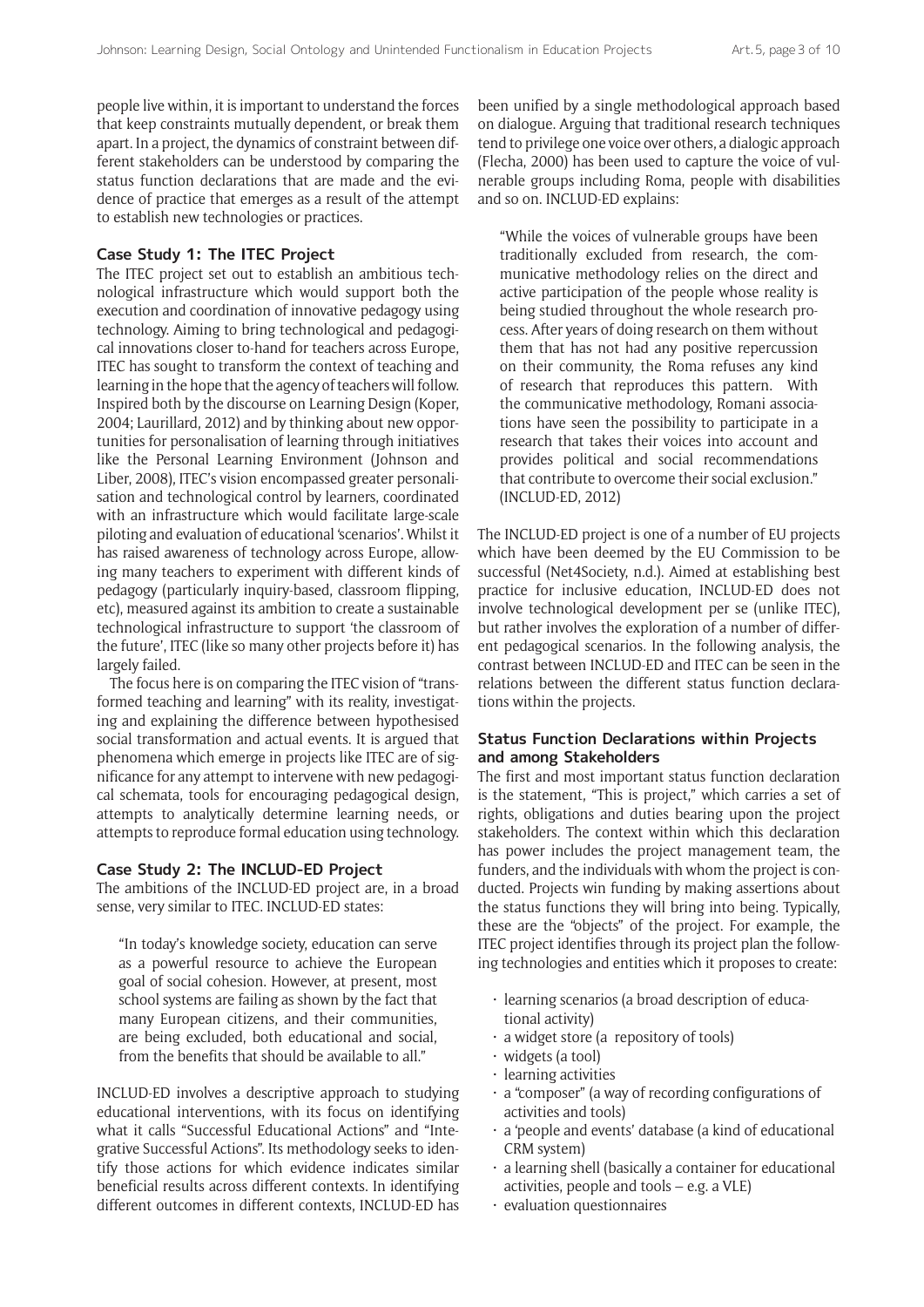- a 'shell' for containing learning activities (basically, a VLE)
- national coordinators of ITEC activities in each country

Unlike ITEC, INCLUD-ED is not a development project, placing less emphasis on declaring new entities, but rather makes claims for the status of "Successful Educational Actions" (SEA) and "Successful Integrative Actions" (SIA) by examining existing practices and their effects. INCLUD-ED makes assertions about a particular methodological approach, a "communicative methodology". Such claims are largely intended for an academic audience justifying an approach which involves stakeholder engagement at a deep level.

Both formal educational situations in classrooms, and informal situations are of interest to both projects. ITEC, however, places particular emphasis on school teachers as the target user group of many of its technologies. Teachers, however, already inhabit a world of status function declarations from various sources. The typical status functions bearing on a teacher in formal education include:

- "This is the head of your school"
- "These are the professional expectations for your performance"
- "These are the children/students you are responsible for"
- "These are their parents"
- "These are the expectations the children's parents have for their children"
- "These are the league tables of your school (if they have them)"
- "These are the assessments the children will have to pass"
- "This is your timetable"
- "This is the curriculum"

Parents and students similarly will have a complex web of status functions to negotiate. The status functions of the projects and the existing status function declarations of professional and personal life may conflict. Individual teachers, project officials, national coordinators and software developers have to make choices about their actions. Each status function declaration presents an aspect of constraint against which choices must be negotiated: whilst each declaration makes a statement of the positive existence of a thing (headteachers, widgets, evaluation questionnaires) each simultaneously declares an absence – what isn't a headteacher, widget, evaluation questionnaire, 'successful educational action', and so on. A status function declaration is a distinction about a boundary.

For each individual stakeholder in a project, we might also consider "unarticulated" or "potential" status functions – what Harré refers to as an inner 'storyline' (Harré and Langenhove, 1999): the things people might want to say, or declare in the future, but don't yet have the position or supporting evidence to articulate as their own status functions. Whilst these would not fall into Searle's category of status functions (as they are not speech acts), they do form part of the "collective intentionality" within which actual status functions establish themselves. Within this, we might consider personal ambitions, personal priorities in terms of caring for loved ones, maintaining a stable income, identifying domains for control, wishing for promotion or keeping one's job.

Any project has to negotiate its status declarations within the context of existing status function declarations that already exist within the setting in which it aims to intervene. These in turn define the domain of collective intentionality for the project. Given the potential for conflict between the expectations of different stakeholders, any project might hope that it establishes a dynamic between the inner wishes of individual stakeholders, the existing professional responsibilities of those stakeholders, and the innovations suggested by the project. In other words, it hopes that the intervention of the project creates a dynamic between constraints whereby the new innovations are established and held in place because of:

- The dynamic between individual ambition and professional constraint
- The dynamic between professional constraint and project interventions
- The dynamic between project interventions and individual ambition

Given these dynamics, we can visualise the knotted tensions inherent in the web of status functions and intentionality through the metaphor of a Trefoil knot (Kauffman, 1995). The trefoil knot in **Figure 1** shows how each declaration is a constraint for the other, but each constraint holds the others in place:



**Figure 1:** Relationship between personal, professional and project constraints as a trefoil knot.

The metaphor is useful because when trying to understand the intentions of a bidding team which makes status functions as part of their bid, it will be hoped that new declared status functions produce social change precisely because they are successful in "tying new knots" in the lived experience of teachers and learners: so, for example, teacher x's ambition shifts to seeing the adoption of technology z as crucial for their career advancement, or schools see that a particular educational intervention has proven success. Should this happen, then technological or pedagogical adoption can be achieved. Unfortunately, this rarely happens. In reality, the professional constraints of teachers with limited time and resources dominate and project interventions tend not to be sustainable.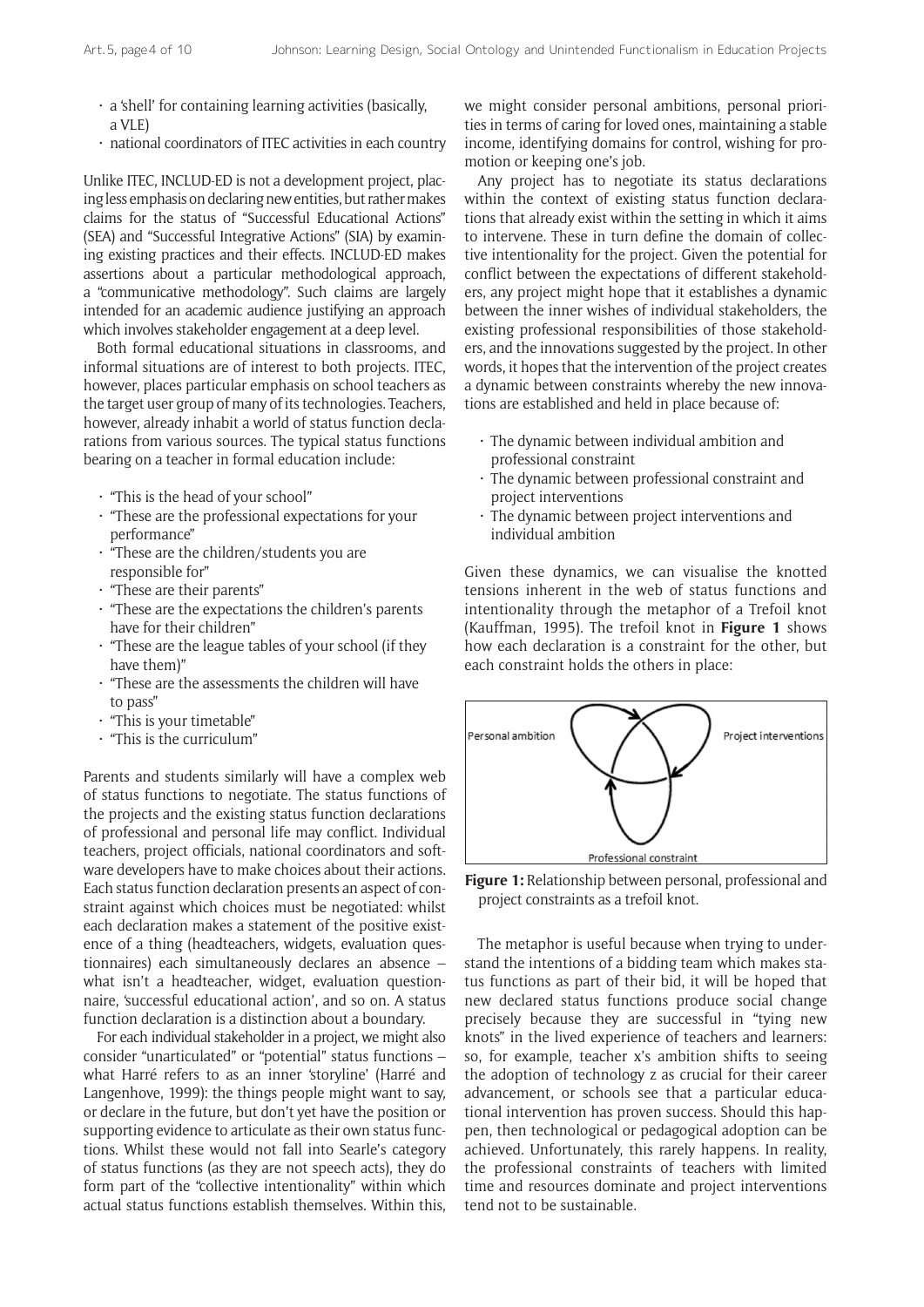## **Evidence from ITEC: Stakeholder evaluation and action**

Both in its declared division of labour within the project team, and among the different artefacts and activities that each group is responsible for, the roles, responsibilities, duties and obligations of the ITEC project team are clearly defined. Most basically, there are those who are in charge of pedagogy, there are those who are doing software development and there are those who are trying to manage it all. Each group brings different constraints, and each group of stakeholders will be enmeshed in their own knots relating to their professional practice and personal wishes. Technology partners are responsible for upholding the status functions concerning project technologies (widget stores, composers, and shells) and pedagogical partners are responsible for developing learning scenarios, activities and engaging with school teachers in encouraging them to use technologies produced by the project.

For all members of the project team, there are other status functions, some of which directly concern the management of the project, but others which relate to professional identities as academics of either education or technology. For example, amongst academics in different disciplines (e.g. technology or education), there will be differing orientations to professional discourses or journals which might be targeted for publication of activities. At the same time, each group will have specific responsibilities for producing deliverables (i.e. software, reports, or classroom interventions), keeping activities within their respective budgets, and maintaining particular networks of actors whose participation is necessary for the successful completion of their part of the project.

Project managers must make declarations which are meaningful to the project funders. The measuring instruments of any project are its deliverables, measurable success criteria, budgets and reports. Any change in project direction entails a new set of status function declarations which have to be agreed with the funders. Each aspect of the relation with funders can be seen to constitute status functions with inherent rights, duties and obligations between stakeholders. The critical issue concerns the relation of the status function declarations pertaining to the management of the project, and the status function declarations concerning the project's activities – either in the creation of new technologies or innovative pedagogy.

#### **ITEC widgets: the fate of a technological status function**

As an example of how ITEC's status function declarations related to the practice of teachers and the instruments of project funders, the creation of ITEC's 'widget store' is instructive. The idea of the widget store was to create a repository of educational tools which could be easily dropped-in to existing school technologies by teachers. In ITEC, the developers asked the national coordinators (who oversaw the activities of teachers in their countries) "How does the widget store fit with the overall vision/ philosophy of education in your country?" In response, stakeholder comments appear to attempt to balance a

rejection of the technology whilst maintaining commitment to the project's ideals. For example, one National Coordinator (NC) responded:

"The teachers involved in the iTec project are pretty well-skilled in the use of technology so the widget store is another source of tools among others they still have available. So to make the widget store more attractive we introduced it as tool to include their own content into the shell, and to share it with other iTEC teachers who are using shells as well." (ITEC NC Interview, n.d., p1)

The statement is interesting because whilst effectively presenting the case that the Widget Store was surplus to requirements, upheld another technological status function of the project, the Shell. Shells are more broadly defined than widgets (practically anything can count as a shell!), and so the commitment to shells over widgets was a way of maintaining commitment to the broader status functions of the project whilst rejecting the specific widget technologies.

A more positive statement in response to the same question came from another country's education ministry:

"In terms of the vision of education here, there is definitely a change in education relating the teachers training and expectations of them regarding using 21 century skills – especially using technology. There is a very big education program of adapting the educating system to the 21st century with emphasis on using technology – therefore in terms of vision and philosophy – the widget store definitely fits the education system" (ITEC NC Interview, n.d., p6)

In effect, this questionnaire response reproduces the project's own rhetoric without any firm commitment to any of the technologies: a strategy for maintaining commitment to the project whilst avoiding interference with established practices.

Even when responses are a little more blunt, there remains some degree of equivocation and strategic negotiation of the status functions of the project:

"For 13–15 yr old age group it doesn't really fit with the curriculum. It has been used across a number of subject areas." (ITEC NC Interview, n.d., p9)

In the light of this comment, one would expect to see indications of usage from web statistics since the technology has been used across the curriculum. However, the web statistics remain low for access to the tools. This is a statement which claims compliance with the project processes, but rejects the project technologies: maintaining a connection with the project without engaging in new practices which might disrupt the status quo. A similar problem of disparity between the low web statistics and positive reports emerges from another national coordinator who enthusiastically said: "[we] have continuously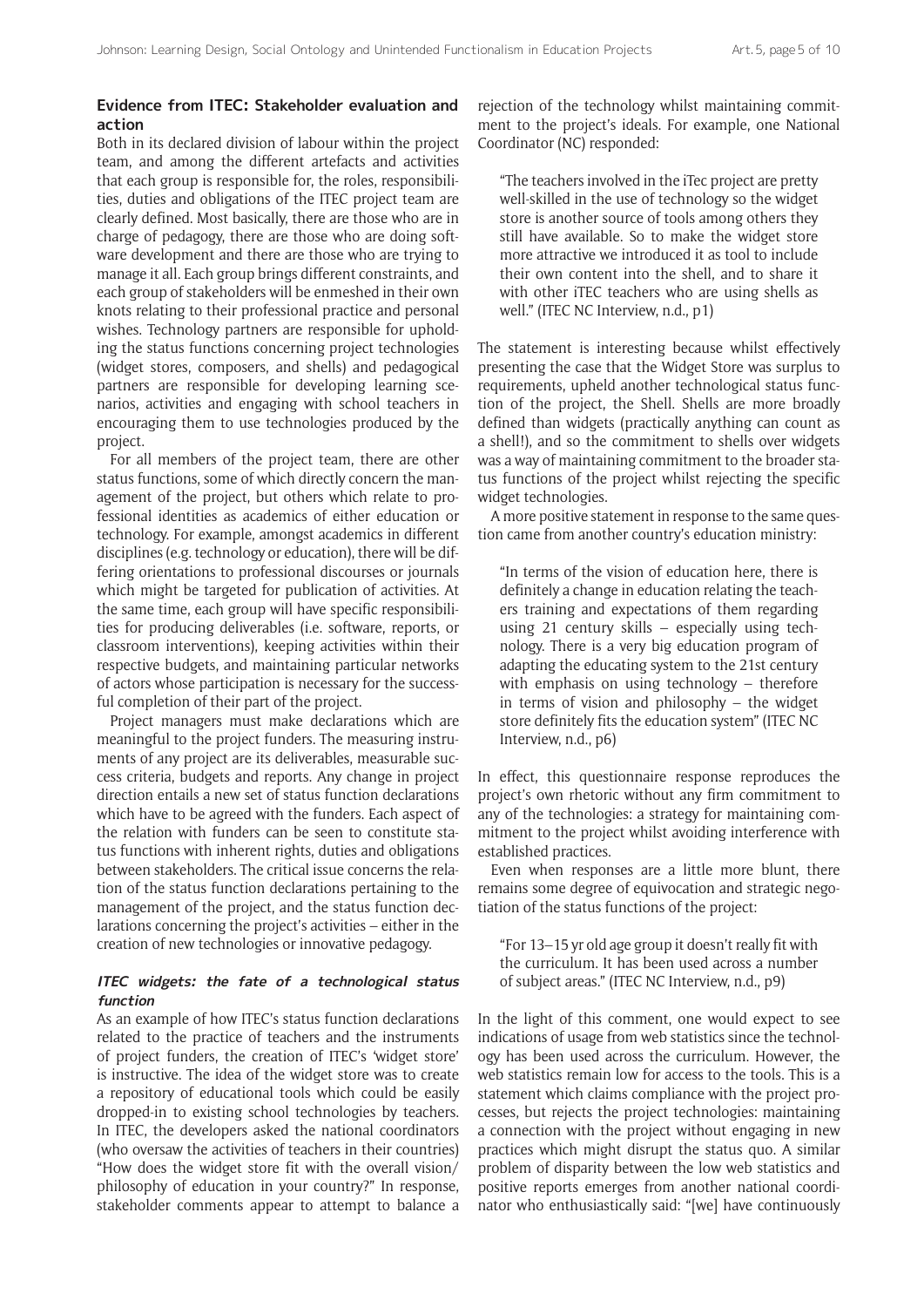worked with the Widget Store – it is one of the highlights of the iTEC project." (ITEC NC Interview, n.d., p4)

An indication of the kind of tensions existing when trying to establish the technology was expressed by a participant who said:

"We ask teachers to experiment with the Widget Store because it is a structural part of iTec. The main challenge [. . .] is to ask teachers to experiment with a technology that they are not familiar [with] compared with the ones they already use. [. . .] most of the iTec teachers are advanced, so they prefer to use technology they already know (and trust), experimenting more in pedagogy." (ITEC NC Interview, n.d., p1)

This is to affirm commitment to the pedagogical side of ITEC at the expense of the technological side. Despite this, some feedback on the widget store is positive. For example, one national coordinator comments "Most teachers said they would like to continue to use the widget store after the project, esp[ecially] if there are more resources" (ITEC NC Interview, n.d., p10), and in the project's evaluation the potential benefits of the widget store are summarised as:

"accessibility of resources (21 respondents); a structured approach (18 respondents); access to a variety of widgets (13 respondents); ease of use (11 respondents); efficiency and time-saving (11 respondents); and motivational for teachers and students (11 respondents)" (ITEC Internal Deliverable 5.6, 2013, p8)

As a footnote to this summary however, it is stated that "Teachers were asked an open question in the survey asking them to identify the potential benefits of the Widget Store. The relatively small numbers of teachers identifying each of the themes reported here reflects the fact that individual teachers have varied views and have experienced iTEC in different ways" (ITEC Internal Deliverable 5.4, p8).

The Widget Store was not the only status declaration of the project, but engagement with it demanded significant disruption to existing practice which most teachers were unwilling or unable to do. Rejection of the technology by participants was defended by a number of teachers, but this rejection was reported in a way which didn't damage commitment to the project as a whole. All stakeholders appeared willing to commit to the project goals (the rhetoric) but in a way that would be least disruptive to their existing practice.

This raises questions about the reasons for maintaining commitment to the project, but not to the tools. The ITEC project without the tools was effectively a set of rhetorical claims about educational innovation, and broad status function declarations concerning "pedagogical scenarios". For teachers, association with the project the status of being an 'ITEC teacher' carried some weight within their individual schools and provided opportunities for engaging in a broader discourse outside their immediate environment. If these commitments could be maintained, together with engagement in the instruments of the project (evaluation processes, training sessions, etc.) then the project could be integrated into the web of status functions that teachers were already immersed. However, this strategy puts the emphasis on the instruments of the project management and evaluation, rather than the specifics challenges of its technological and pedagogical aims. In this way the management devices which were intended merely to steer the project towards realisation of a technological and pedagogical vision became the principal status functions which constrained all the stakeholders.

## **INCLUD-ED Status Function Declarations and Declared Social Impact**

INCLUD-ED is unequivocal in the assertion of its achievements:

"knowledge transfer between research and institutions, practitioners and end-users has been effectively achieved. SEAs [Successful Educational Action] has been extended and implemented in a diversity of national contexts accounting for the support of institutions and local administrations. In order to do so, the coordinator institution has signed several agreements with local administrations, trade unions and universities, to make the SEAs accessible to more people who benefits from the research results." (INCLUD-ED, 2012, p74)

In terms of status function declarations, knowledge exchanges involve a status function in one domain being carried over into another: in Searle's terms, it is the status function declaration of "X counts as Y in C1", followed by "X counts as Y in C2". In moving from C1 to C2, there may of course be change in the collective intentionality of the new context, C2, partly caused by the increased deontic power of successfully making the declaration in C1. However, much is obscured in the statement that knowledge exchange has been successful and whilst evidence is provided of press reports about various initiatives in European education stemming from INCLUD-ED, and through mentions in EU policy documents, the actual details of the differences and similarities between contexts and interventions, and the causal power of INCLUD-ED's original distinctions are hard to establish.

Given that INCLUD-ED is an academic research project, the production of significant academic outputs is unsurprising. INCLUD-ED claims that:

"The project's major findings have been published in relevant international and national journals. Among the 70 paper publications produced, 25 of those have been published in the journals ranked by the ISI JCR […] Additionally, INCLUD-ED's findings have been presented, and well received, at the most important international scientific conferences in the field of education sociology" (INCLUD-ED, 2012, p70)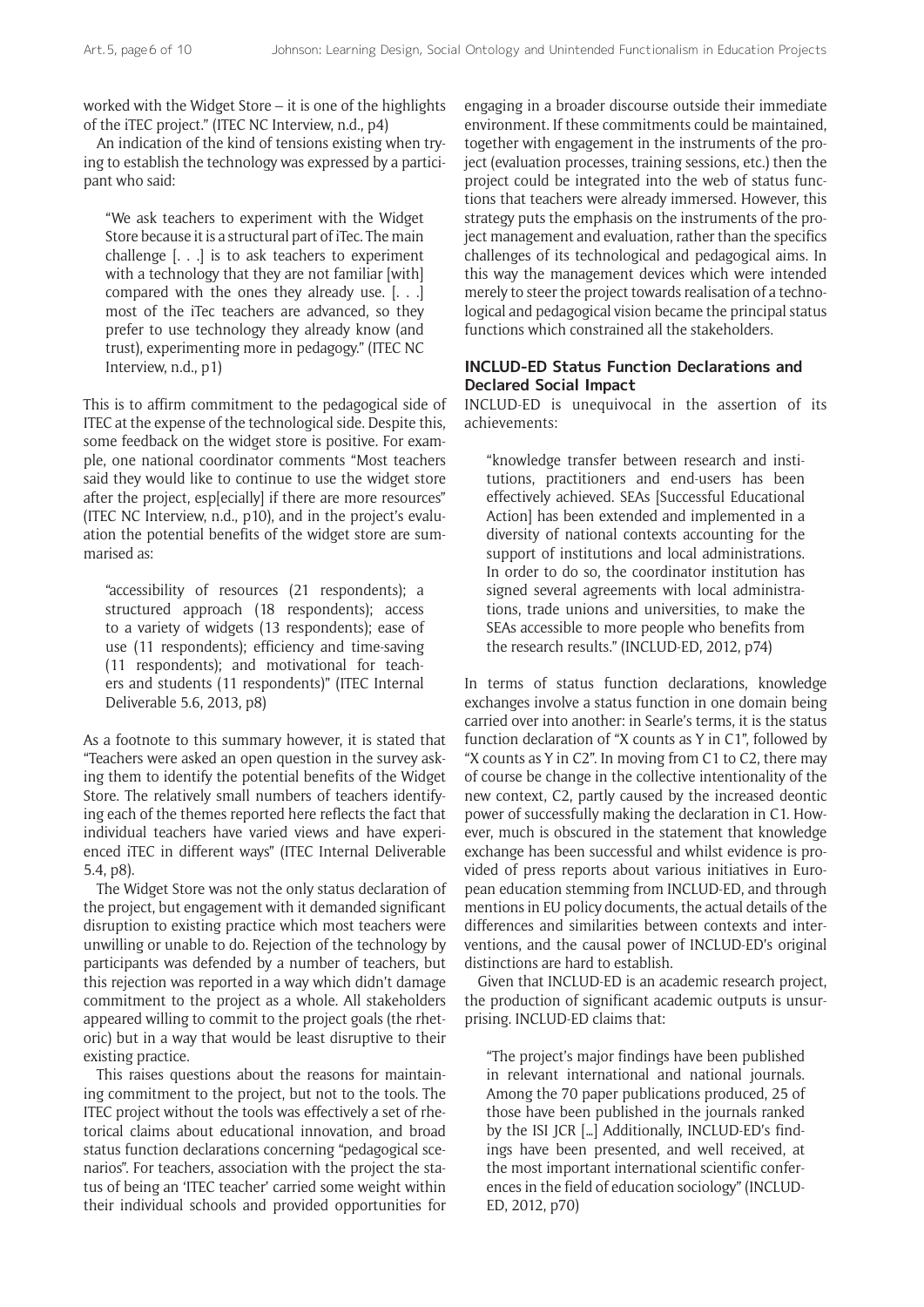Each publication is a status function declaration, where the academic discourse provides a domain of 'known collective intentionality' where successful publication is relatively straightforward for professional academics. Furthermore, within a project team comprising academics, there will be collective intentionality about which journals to publish in, things to write about and so on. Whilst publications alone don't indicate success on the ground, their presence helps to increase the deontic status of the project in supporting claims for its effectiveness. INCLUD-ED's emphasis on dialogue suggests that it is here not status function declarations that matter per se, but rather a process to identify the collective intentionality of groups within which certain practices dominate. INCLUD-ED sets out to identify the status function declarations of existing practices and the collective intentionality which supports them, rather than making new status function declarations – as in ITEC – which it then has to create the collective intentionality to support.

The manner of INCLUD-ED's project organisation is also interesting in comparison to ITEC. INCLUD-ED features a number of "sub-projects" ranging from literature reviews, to particular longitudinal case-studies. By dividing its work into different projects and having those projects engage different stakeholders, INCLUD-ED could pass the 'deontic power' for making status function declarations to sub-teams who could then manage their own activities relatively autonomously.

The dialogical process of INCLUD-ED is overseen by a set of committees including an advisory board comprising people from vulnerable social groups and a panel of experts and scholars in the field. INCLUD-ED is a consensus driven project, where the principal status declaration that is made concerns the importance of community engagement, the representation of stakeholder voices and policy impact. It keeps its status function declarations to a minimum by asserting its method and goals of identifying "Successful Actions". INCLUD-ED claims impact on policy through citation of its work in policy documents.

Whilst INCLUD-ED's dialogical approach appears far more sensible than ITEC's long list of technologies-tobe-made, it should be noted that INCLUD-ED made no attempt to intervene in practice through technology in the way that ITEC did. INCLUD-ED sought to identify and reproduce successful practices. If there is a problem with the dialogic method it is the fact that the approach privileges consensus between participating groups rather than exploring particular differences or difficult areas of innovation. Moreover, the emphasis is on evidence for success in the form of educational performance metrics: there is little appetite for engaging in deeper critique of the different interpretations of 'success' in education. In this light, the communicative methodology appears as a kind of pragmatic strategy for establishing success in a way that is easily defended but which may not challenge expectations. This kind of 'groupthink' pragmatism has attracted criticism – particularly from the Frankfurt school – for a long time. Dialogue and consensus can lead to the "crowd mentality" which Horkheimer saw as a pathological component of technocratic manipulation:

"the individual's self-preservation presupposes his adjustment to the requirements for the preservation of the system. He no longer has room to evade the system. And just as the process of rationalization is no longer the result of the anonymous forces of the market, but is decided in the consciousness of a planning minority, so the mass of subjects must deliberately adjust themselves: the subject must, so to speak, devote all his energies to being 'in and of the movement of things' in the terms of the pragmatistic definition" (Horkheimer, 1947, p67)

Where ITEC presented teachers with plenty of opportunities to 'evade the system', the extent to which INCLUD-ED's dialogic method provided opportunities for expressing real difference among stakeholders, rejection or critique is unclear. Although successful in engaging disadvantaged groups, unsuccessful educational actions amongst those groups would present greater opportunities and challenges for explanatory critique than successful ones. Successes may not receive the same level of critical attention – particularly if successes please funders and failures worry them.

#### **The emergence of unintended-functionalism as the binding force of a project**

In turning to the collective intentionality that is shared between project teams and the project funders and reviewers, the emergence of "unintended functionalism" – whereby compliance with management instruments overrides critical engagement with the core issues in the project – becomes apparent. Even with projects like INCLUD-ED which produce management-pleasing results, such results can be seen to be framed by the regulatory instruments of the project. Relationships between funders, management and the project team are determined by a set of status function declarations which are contained in the project plan documentation in the form of deliverables, milestones, measurable success criteria, dissemination activities and so on. In most projects, the ambition of broad aims has to be reduced to a set of measurable indices by which funders can be assured of claims for the success and effective operation of the project. There are measurable targets for the number of interviews conducted, the number of case-studies explored, the number of users using a tool or the number of papers published. If deliverables are deemed inadequate or targets not met, then the project risks being stripped of its funding, with various unpleasant implications for all project stakeholders. The collective intentionality that binds funders with project management concern these primary shared constraints and is the fundamental reason why the functionalism of management regulation becomes dominant.

ITEC and INCLUD-ED provide contrasting examples of how this can affect project activities. Among ITEC's status function declarations was the identification of different groups of stakeholders whose primary concerns were either pedagogical, or in developing technology. Each group took responsibility for separate but interconnected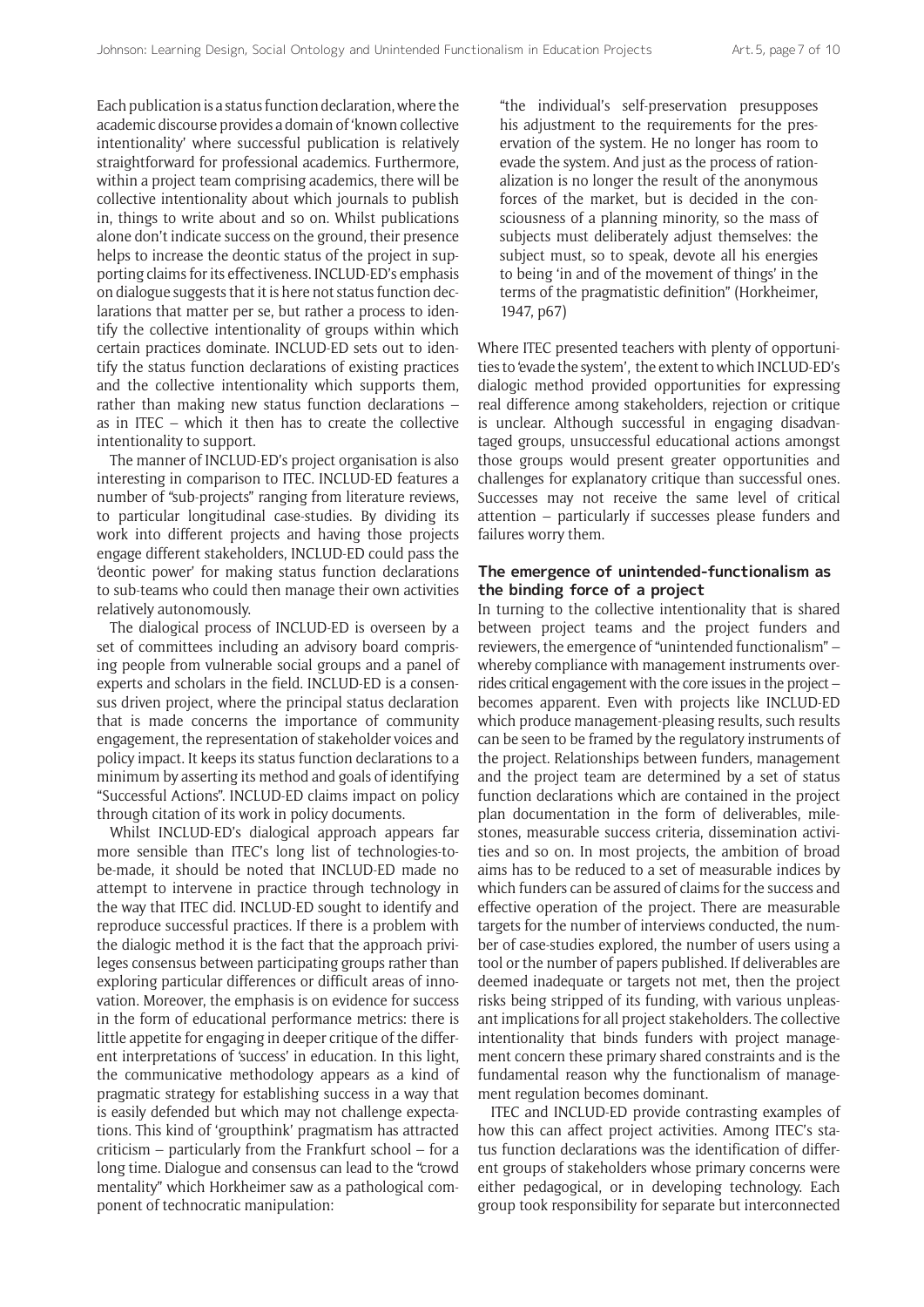parts of the project, and each group had a set of measurable outcomes to fulfil their part of the project contract. These included the number of classrooms where innovations took place, the number of users of the technology and the number of innovative learning scenarios created. The results of the project, captured in the interviews discussed above, demonstrate that the "collective intentionality" of ITEC teachers was held within a web of constraints of which the project objectives were but one aspect. Most importantly, each stakeholder was either directly funded (key project personnel) or supported in their activities (teachers) and consequently bound in various ways to the contract of the project whereby support could be withdrawn in the absence of engagement or success. The equivocal responses of teachers and the mismatch with real evidence of engagement with tools in ITEC demonstrates the balance that they attempted to create between satisfying the instruments of the project management and compromising other commitments and status function declarations pertaining to their professional practice. Moreover, the dominant presence of the status functions of the project plan meant that changing project direction or methodology entailed an onerous renegotiation with funders. Inevitably, compromises meant that the underlying status function declarations were preserved and flexibility to evolve was restricted.

By contrast, INCLUD-ED's communicative method and its effort to describe and amplify existing practice rather than generate new practices, enabled it to make far fewer status declarations with funders. INCLUD-ED benefited from not having a remit to make direct interventions in designing learning to see if designs worked or not. The dialogical approach identified the collective intentionality of stakeholder groups, where status function declarations with funders concerned achievable targets to publish results in journals, influence policy, and address a certain number of case-studies. These were more achievable than ITEC's status functions because most declarations were made with communities whose collective intentionality INCLUD-ED knew well (for example, the academic community). INCLUD-ED met funder and management criteria more readily than ITEC by identifying the 'success' of the educational activities it studied and through academic publication. However, the lack of awkward questions and an uncritical view of educational success suggests that INCLUD-ED's management instruments remained the principle frame for the project's intellectual direction. The difference with ITEC is that INCLUD-ED's stakeholders were less likely to be placed in positions where they had to compromise the demands of the project with existing duties and responsibilities.

#### **Implications for Designing Learning: Plans and Intersubjectivity**

Unintended functionalism in projects is a consequence of planning: the mechanisms of project management are contractually-defined at the outset. The status declarations of ITEC (to a great extent) and INCLUD-ED (to a lesser extent) can be seen as declarations of anticipated futures, or plans agreed with funders. In educational projects, such

declarations amount to 'designs for learning': status function declarations include statements about the proposed content, learning activities, technologies to be used, the purpose of tools or activities and the status of any analytical reports that might result. ITEC's proposed activities entailed the creation of new tools, whereas INCLUD-ED's activities involved the execution of its communicative methodology and the identification of successful actions. If the contractual promise to deliver the proposed activities was broken, then funders would have to implement sanctions which would affect all stakeholders. Thus whilst no project intends to be driven by its management instruments, planning and the project contract make it inevitable that it will.

The issue of planning and the extent to which plans are upheld as valid or not throws the spotlight onto the relations between project funders, bidders and the collective intentionality of funders that supports one plan (a project bid) over another. Having a plan accepted and funded means that the declarations inherent in the plan are upheld within the collective intentionality of the funding committee. This support is itself dependent on the fulfilment of specific 'funding criteria' which provides a further level of status function declarations upheld by funders as part of their operating procedures.

Both Searle's theory and INCLUD-ED's communicative method acknowledge some debt to Alfred Schutz's theory of 'intersubjectivity' within which 'planning' occupies a particular area of concern. Schutz argues that:

"there is a great difference between action actually performed and action only imagined as performed. The really accomplished act is irrevocable and the consequences must be borne whether it has been successful or not. Imagination is always revocable and can be revised again and again. Therefore, in simply rehearsing several projects, I can ascribe to each a different probability of success, but I can never be disappointed by its failure. Like all other anticipations, the rehearsed future action also has gaps which only the performance of the act will fill in." (Schutz, 1971, p77)

Schutz also makes a distinction in intersubjective relations between face-to-face relations and what he calls the "world of contemporaries". Plans for classroom practice and pedagogical designs are implicitly articulated by teachers and institutions, and upheld by institutional and societal declarations of the curriculum, timetables, and so on. Some aspects of planning for learning are conducted with the face-to-face relation in mind; others consider the more remote "world of contemporaries". As with all plans, there are gaps for the teacher to fill in the flow of practice. A declaration of a plan within a face-to-face context such as "This is a course on Java Programming" entails different adjustments to practice if the same declaration is made in a more remote online context (for example, in a MOOC on Java Programming). In Searle's terms, the difference between the declaration within the face-to-face context and Schutz's broader and more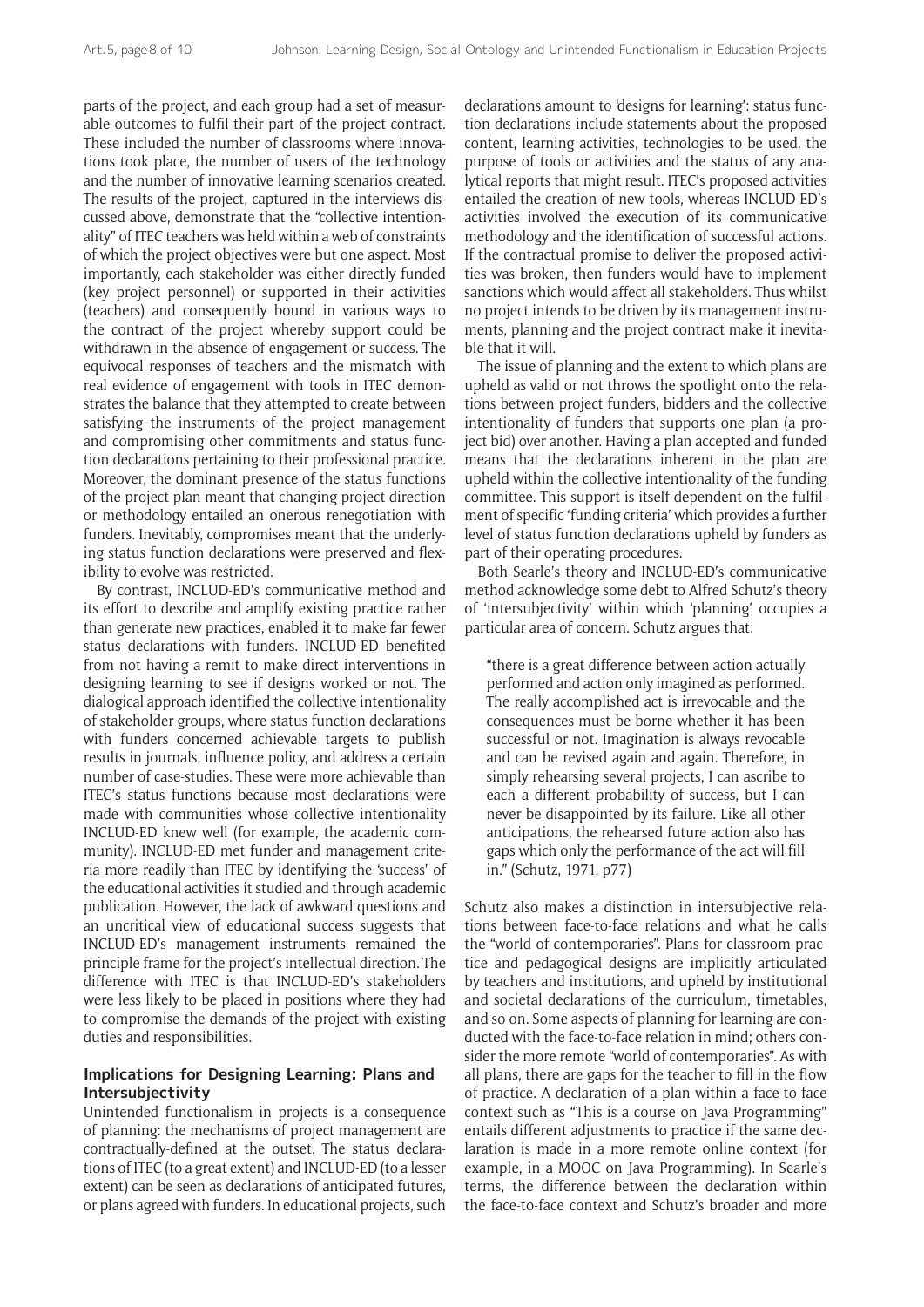remote "world of contemporaries" entails fundamental differences in the conditions for collective intentionality, and differences in the rights, duties and obligations within the community.

Schutz's concept of intersubjectivity is significantly more refined than the intersubjectivity described in Flecha's (2000) dialogical method upon which INCLUD-ED is based, and indeed Searle does not explore the differences in interpersonal relations and how this might affect collective intentionality. Schutz's intersubjectivity concerns the spectrum of human relations from face-to-face intense engagements to engagements with people who we don't know very well, to imagined engagements with ancestors or successors.

Projects have to make plans within the context of relations within academic discourse and the criteria of funders, with little knowledge of the actual lives or thoughts of project funders, or the stakeholders with whom they propose to work. In both learning design and in project design, the transposition of status functions from face-to-face situations to engagements in the remote "world of contemporaries" and vice-versa can cause problems of interpretation among stakeholders where there may be little scope to adjust interventions to make the communications work. A dialogical methodology such as INCLUD-ED's at least presents an opportunity for establishing collective intentionality on a face-to-face basis before any status function declarations are made by the project. However, ITEC too had many face-to-face meetings. Yet as Schutz observes, on exiting the face-to-face meeting, individuals return to their relations in the world of contemporaries. In ITEC, despite face-to-face meetings, it was often difficult to bridge the gap between the faceto-face relations and remote relations. In the end, these difficulties meant that the only common constraints that existed concerned the management instruments of the project and that ultimately this proved to be the focus within face-to-face meetings too.

#### **Conclusions and Recommendations: From Management to Organisation**

Whilst very different, the two projects studied highlight the same problem of unintended functionalism from different angles. Some of ITEC's technological commitments in its plan meant that compliance with management regulations became a position of last resort in the face of almost impossible tasks. INCLUD-ED had fewer onerous commitments and possessed management instruments which were readily satisfied with the project's activities, but in both cases, the commitments in the project plan represent universal constraints. It is therefore not surprising to see teachers in ITEC wrestling with supporting the project's aims whilst rejecting its tools, or to see INCLUD-ED not engage critically with the notion of educational 'success'. Academic projects demand critical engagement at all levels: most important are questions like "are our results what we expect?", "are our assumptions right?" or "are the theories sound?" Yet the unintended functionalism of project management creates conditions where certain questions cannot be asked.

ITEC's status function declarations formed the core of the project management contract with the funders which meant that to rethink interventions would have entailed a significant renegotiation of the project contract. By contrast, INCLUD-ED offers a more flexible model which could adapt easily to circumstances as they unfolded. INCLUD-ED's principle differences from ITEC are:

- INCLUD-ED didn't make as many status function declarations as ITEC;
- As a research project, the status function declarations INCLUD-ED agreed with funders needed only to be upheld within the academic community which it knew rather than be supported by a wider constituency which it could not know at the outset;
- INCLUD-ED's communicative methodology was an instrument for identifying collective intentionality – any new status function declarations could harmonise with existing expectations of stakeholder groups (for example the declaration of 'successful educational actions');
- INCLUD-ED's project organisation in separating itself into separate projects, was effectively a way of passing on the deontic power for making status declarations at a local level, rather than from senior management;
- INCLUD-ED's acquiescence with regulatory instruments was fairly straightforward and did not appear to produce the kind of contradictions that were found in ITEC.
- INCLUD-ED, unlike ITEC, did not have to create interventions which were at risk of failure.

The essential advantage of INCLUD-ED's "communicative methodology" is pragmatic: it meant that other status function declarations could be pushed down into lowlevel layers of project beyond the concern of funders. Yet critique of the underpinning theory of the communicative methodology is lacking. Whilst claiming to be built on the work of Mead, Schutz and Vygotsky, INCLUD-ED's conception of 'intersubjectivity' is vulnerable to critique by those whose ideas are cited as foundational (particularly Schutz), and those like Horkheimer who criticise its pragmatism. Thus, even with an apparently successful project like INCLUD-ED, critical questioning of its methodological fundamentals would amount to undermining the basis of its contract with the funders. Here too, the regulative management instruments preclude intellectual engagement with the project foundations.

How might unintended functionalism in projects might be avoided? The deep problem rests with the way resources are allocated to the collective intellectual activities of projects. Understanding the nature of contractual commitments with funders as status function declarations helps to clarify the dynamics of constraint in projects. The avoidance of unintended functionalism entails finding new ways of allocating resources where reflexive and agile theory-building, methodology and critique can be combined with practical needs-based intervention with communities. Rigid contractual commitments between projects teams and funders inevitably compromise free